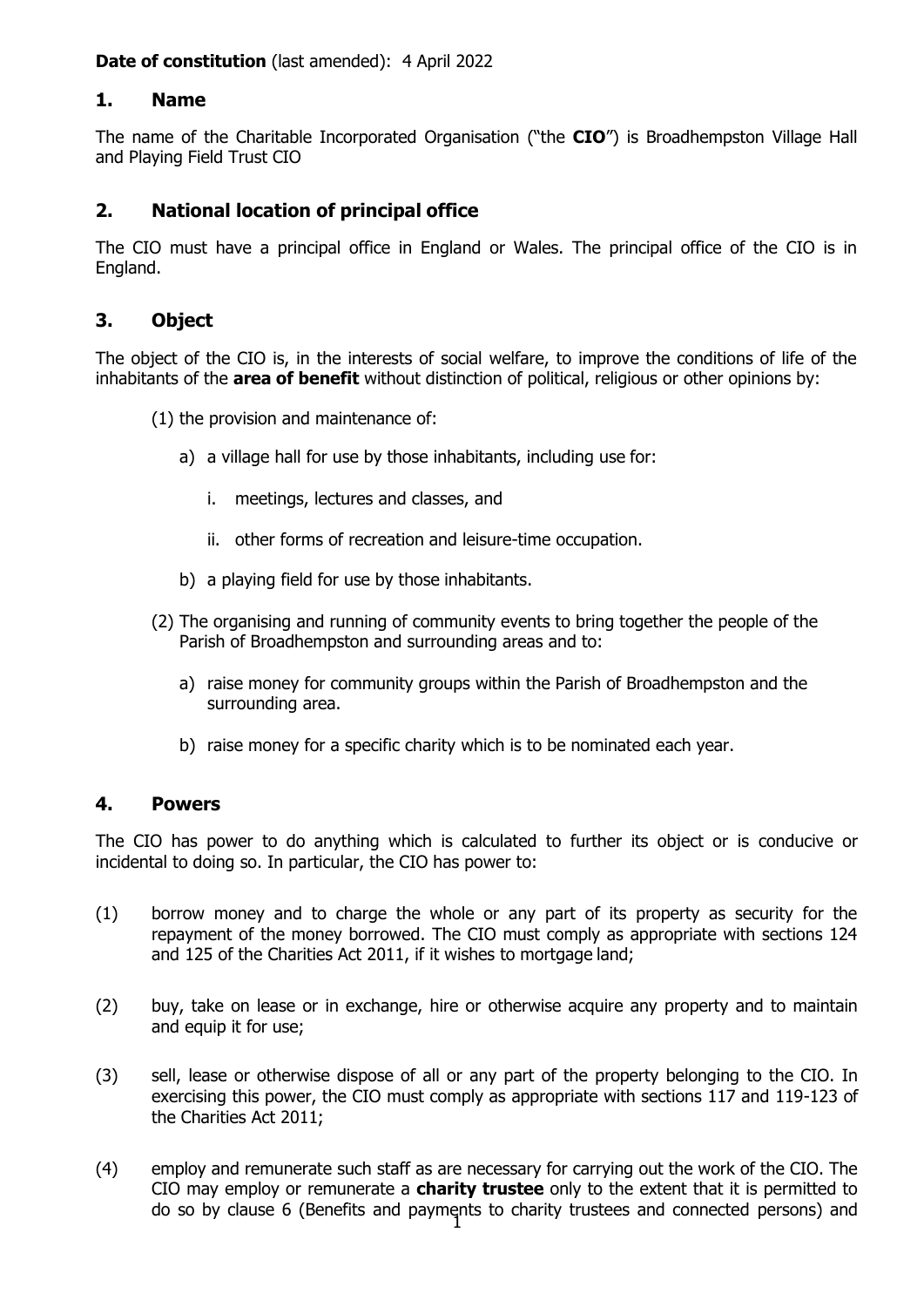provided it complies with the conditions of that clause;

(5) deposit or invest funds, employ a professional fund-manager, and arrange for the investments or other property of the CIO to be held in the name of a nominee, in the same manner and subject to the same conditions as the trustees of a trust are permitted to do by the Trustee Act 2000.

## **5. Application of income and property**

- (1) The income and property of the CIO must be applied solely towards the promotion of the objects.
	- a) A charity trustee is entitled to be reimbursed from the property of the CIO or may pay out of such property reasonable expenses properly incurred by him or her when acting on behalf of the CIO.
	- b) A charity trustee may benefit from trustee indemnity insurance cover purchased at the CIO's expense in accordance with, and subject to the conditions in, section 189 of the Charities Act 2011.
- (2) None of the income or property of the CIO may be paid or transferred directly or indirectly by way of dividend, bonus or otherwise by way of profit to any member of the CIO.
- (3) Nothing in this clause shall prevent a charity trustee or **connected person** receiving any benefit or payment which is authorised by Clause 6.

### **6. Benefits and payments to charity trustees and connected persons**

#### **(1) General provisions**

No charity trustee or connected person may:

- a) buy or receive any goods or services from the CIO on terms preferential to those applicable to members of the public;
- b) sell goods, services or any interest in land to the CIO;
- c) be employed by, or receive any remuneration from, the CIO;
- d) receive any other financial benefit from the CIO;

unless the payment or benefit is permitted by sub-clause (2) of this clause or authorised by the court or the Charity Commission ("the **Commission**"). In this clause, a "financial benefit" means a benefit, direct or indirect, which is either money or has a monetary value.

#### **(2) Scope and powers permitting trustees' or connected persons' benefits**

a) A charity trustee or connected person may receive a benefit from the CIO as a beneficiary of the CIO provided that it is available generally to the beneficiaries of the CIO.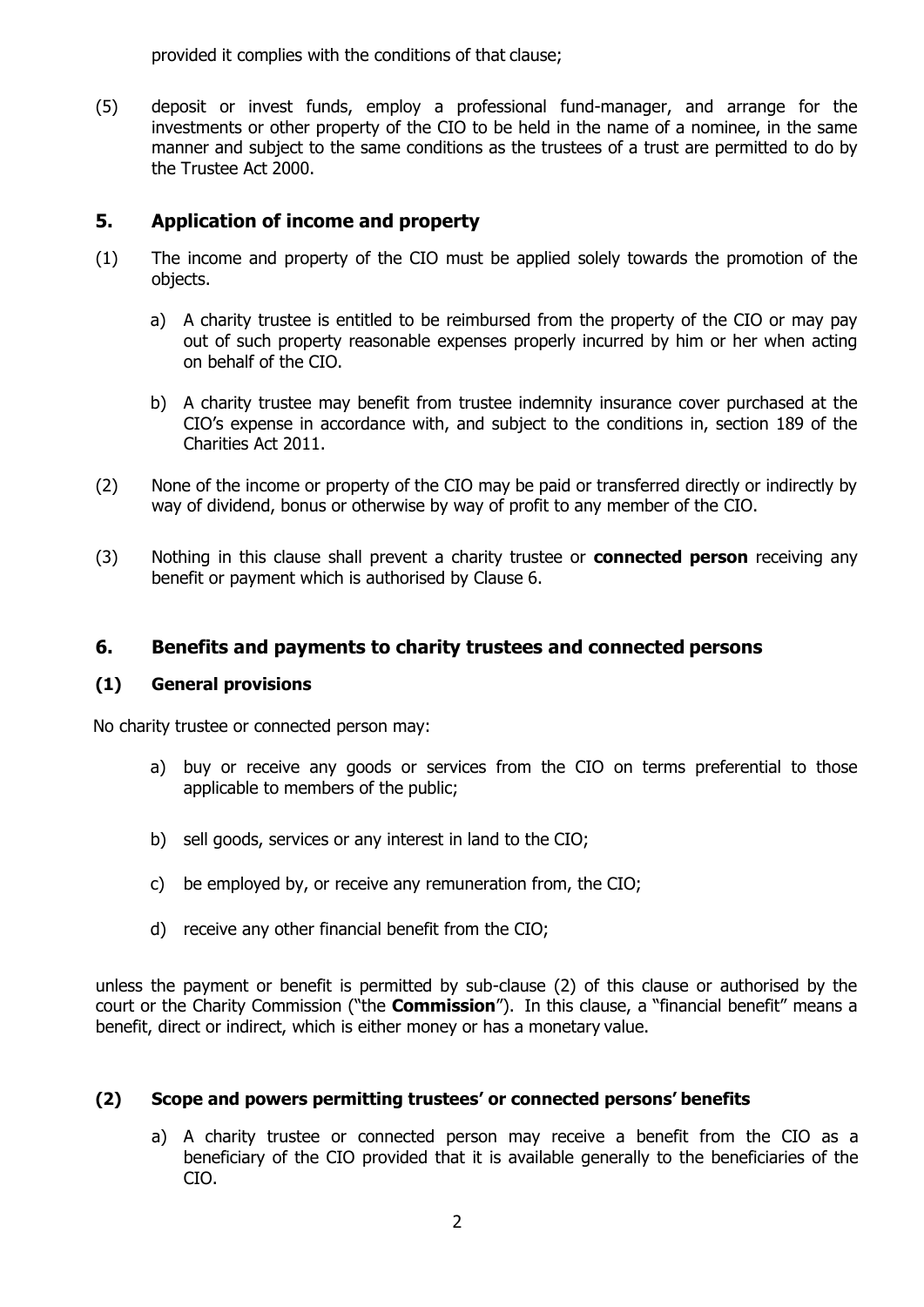- b) A charity trustee or connected person may enter into a contract for the supply of services, or of goods that are supplied in connection with the provision of services, to the CIO where that is permitted in accordance with, and subject to the conditions in, sections 185 to 188 of the Charities Act 2011.
- c) Subject to sub-clause (3) of this clause a charity trustee or connected person may provide the CIO with goods that are not supplied in connection with services provided to the CIO by the charity trustee or connected person.
- d) A charity trustee or connected person may receive interest on money lent to the CIO at a reasonable and proper rate which must be not more than the Bank of England bank rate (also known as the base rate).
- e) A charity trustee or connected person may receive rent for premises let by the trustee or connected person to the CIO. The amount of the rent and the other terms of the lease must be reasonable and proper. The charity trustee concerned must withdraw from any meeting at which such a proposal or the rent or other terms of the lease are under discussion.
- f) A charity trustee or connected person may take part in the normal trading and fundraising activities of the CIO on the same terms as members of the public.

### **(3) Payment for supply of goods only – controls**

The CIO and its charity trustees may only rely upon the authority provided by sub-clause (2)(c) of this clause if each of the following conditions is satisfied:

- a) The amount or maximum amount of the payment for the goods is set out in a written agreement between the CIO and the charity trustee or connected person supplying the goods ("the supplier").
- b) The amount or maximum amount of the payment for the goods does not exceed what is reasonable in the circumstances for the supply of the goods in question.
- c) The other charity trustees are satisfied that it is in the best interests of the CIO to contract with the supplier rather than with someone who is not a charity trustee or connected person. In reaching that decision the charity trustees must balance the advantage of contracting with a charity trustee or connected person against the disadvantages of doing so.
- d) The supplier is absent from the part of any meeting at which there is discussion of the proposal to enter into a contract or arrangement with him or her or it with regard to the supply of goods to the CIO.
- e) The supplier does not vote on any such matter and is not to be counted when calculating whether a quorum of charity trustees is present at the meeting.
- f) The reason for their decision is recorded by the charity trustees in the minute book.
- g) A majority of the charity trustees then in office are not in receipt of remuneration or payments authorised by clause 6.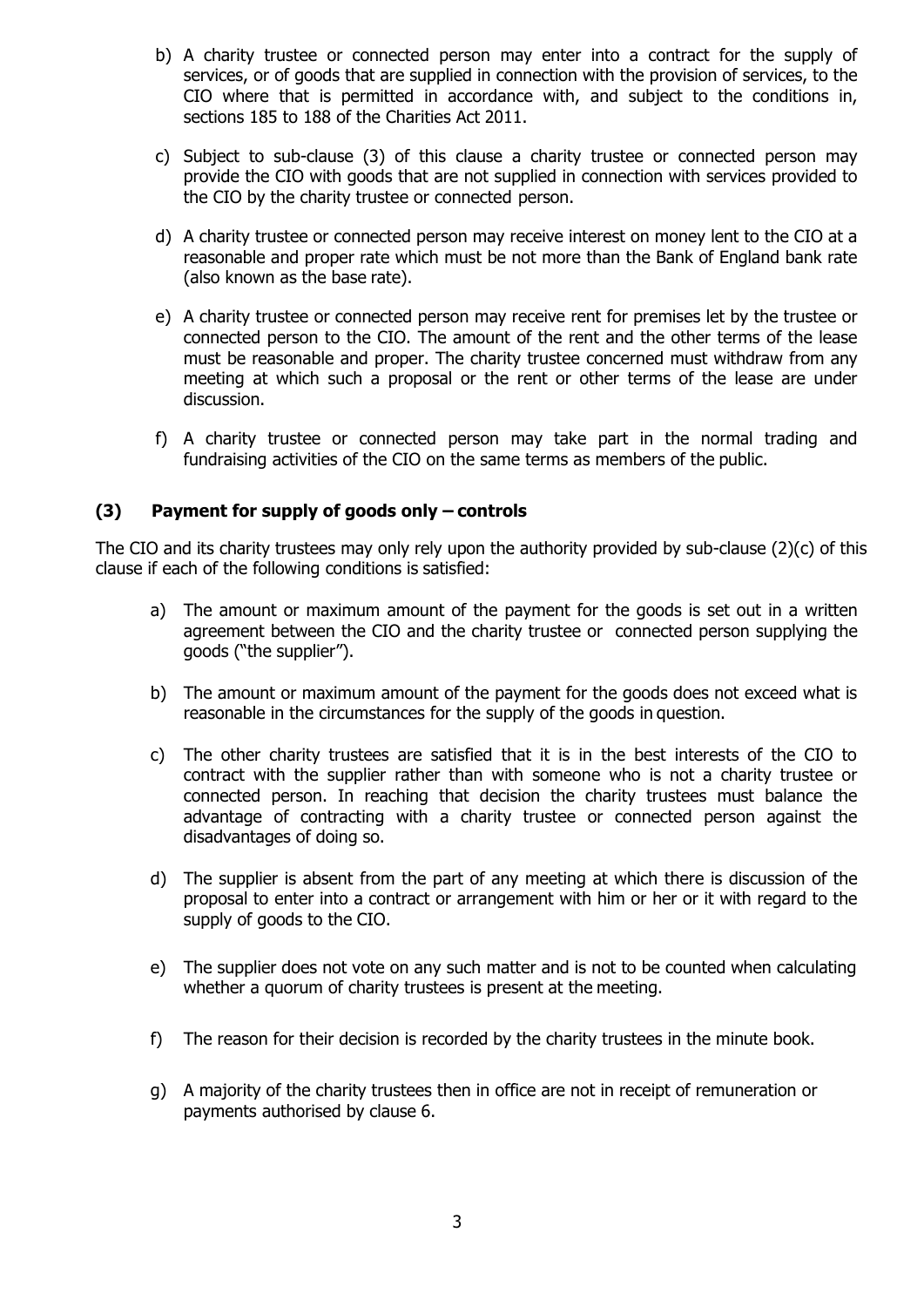# **(4) In sub-clauses (2) and (3) of this clause:**

- a) "the CIO" includes any company in which the CIO:
	- i. holds more than 50% of the shares; or
	- ii. controls more than 50% of the voting rights attached to the shares; or
	- iii. has the right to appoint one or more directors to the board of the company;
	- iv. "connected person" includes any person within the definition set out in clause 30 (interpretation).

# **7. Conflicts of interest and conflicts of loyalty**

A charity trustee must:

- (1) declare the nature and extent of any interest, direct or indirect, which he or she has in a proposed transaction or arrangement with the CIO or in any transaction or arrangement entered into by the CIO which has not previously been declared; and
- (2) absent himself or herself from any discussions of the charity trustees in which it is possible that a conflict of interest will arise between his or her duty to act solely in the interests of the CIO and any personal interest (including but not limited to any financial interest).
- (3) Any charity trustee absenting himself or herself from any discussions in accordance with this clause must not vote or be counted as part of the quorum in any decision of the charity trustees on the matter.

## **8. Liability of members to contribute to the assets of the CIO if it is wound up**

- (1) If the CIO is wound up, each member of the CIO is liable to contribute to the assets of the CIO such amount (but not more than  $£10$ ) as may be required for payment of the debts and liabilities of the CIO contracted before that person ceases to be a member, for payment of the costs, charges and expenses of winding up, and for adjustment of the rights of the contributing members among themselves.
- (2) In sub-clause (1) of this clause "member" includes any person who was a member of the CIO within 12 months before the commencement of the winding up.
- (3) But subject to that, the members of the CIO have no liability to contribute to its assets if it is wound up, and accordingly have no personal responsibility for the settlement of its debts and liabilities beyond the amount that they are liable to contribute.

## **9. Charity trustees**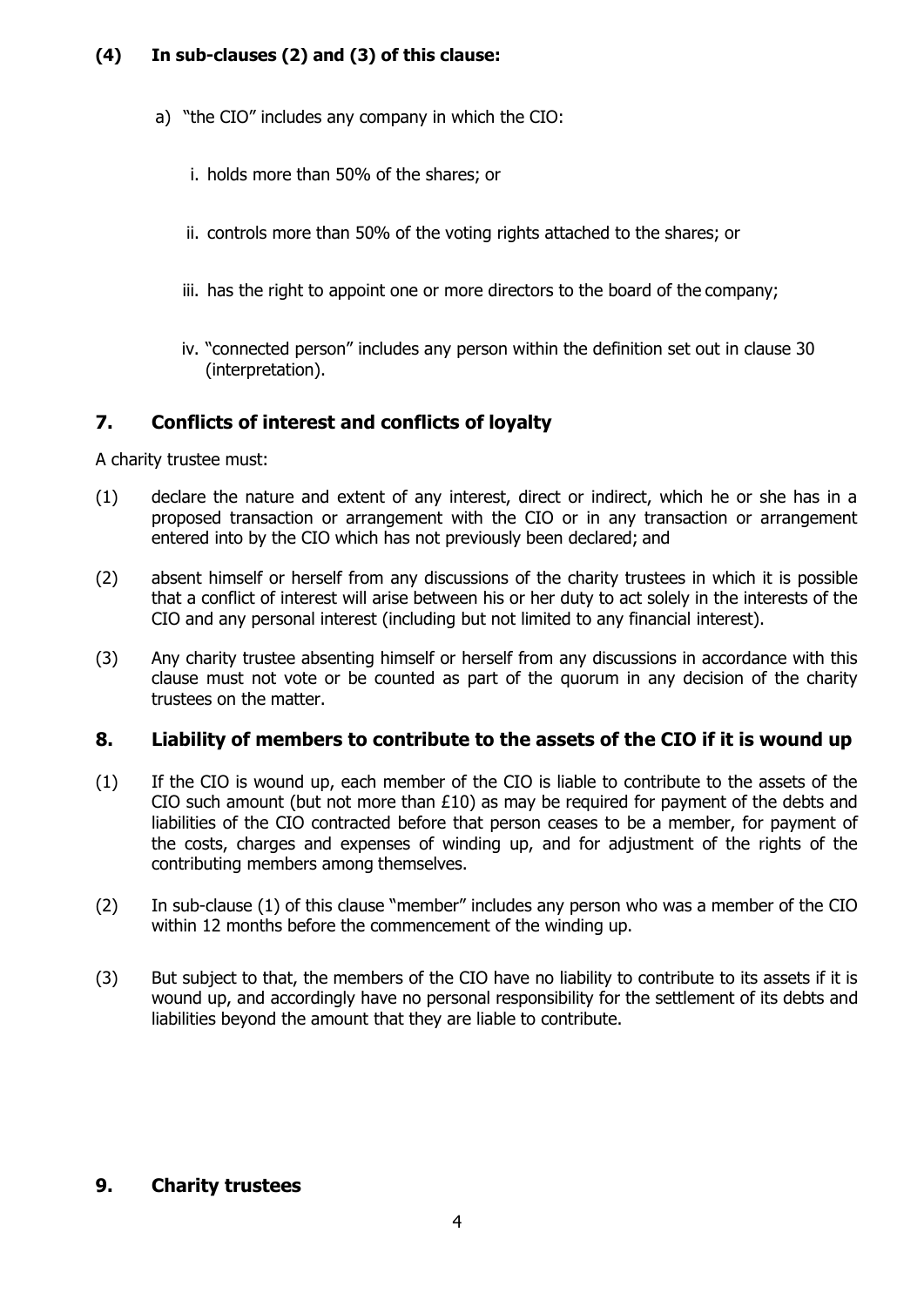## **(1) Functions and duties of charity trustees**

The charity trustees shall manage the affairs of the CIO and may for that purpose exercise all the powers of the CIO. It is the duty of each charity trustee:

- a) to exercise his or her powers and to perform his or her functions in his or her capacity as a trustee of the CIO in the way he or she decides in good faith would be most likely to further the purposes of the CIO; and
- b) to exercise, in the performance of those functions, such care and skill as is reasonable in the circumstances having regard in particular to:
	- i. any special knowledge or experience that he or she has or holds himself or herself out as having; and,
	- ii. if he or she acts as a charity trustee of the CIO in the course of a business or profession, to any special knowledge or experience that it is reasonable to expect of a person acting in the course of that kind of business or profession.

#### **(2) Eligibility for trusteeship**

- a) Every charity trustee must be a natural person.
- b) No individual may be appointed as a charity trustee of the CIO:
	- if he or she is under the age of 16 years; or
	- if he or she would automatically cease to hold office under the provisions of clause  $12(1)(e)$ .
- c) No one is entitled to act as a charity trustee whether on appointment or on any reappointment until he or she has expressly acknowledged, in whatever way the charity trustees decide, his or her acceptance of the office of charity trustee.
- d) At least one of the trustees of the CIO must be 18 years of age or over. If there is no trustee aged at least 18 years, the remaining trustees may only act to call a meeting of the charity trustees, or appoint a new charity trustee.

#### **(3) Number of charity trustees**

- a) There must be at least 4 charity trustees. If the number falls below this minimum, the remaining trustee or trustees may act only to call a meeting of the charity trustees, or appoint a new charity trustee.
- b) The maximum number of charity trustees is 10. The charity trustees may not appoint any charity trustee if as a result the number of charity trustees would exceed the maximum.

#### **(4) First charity trustees**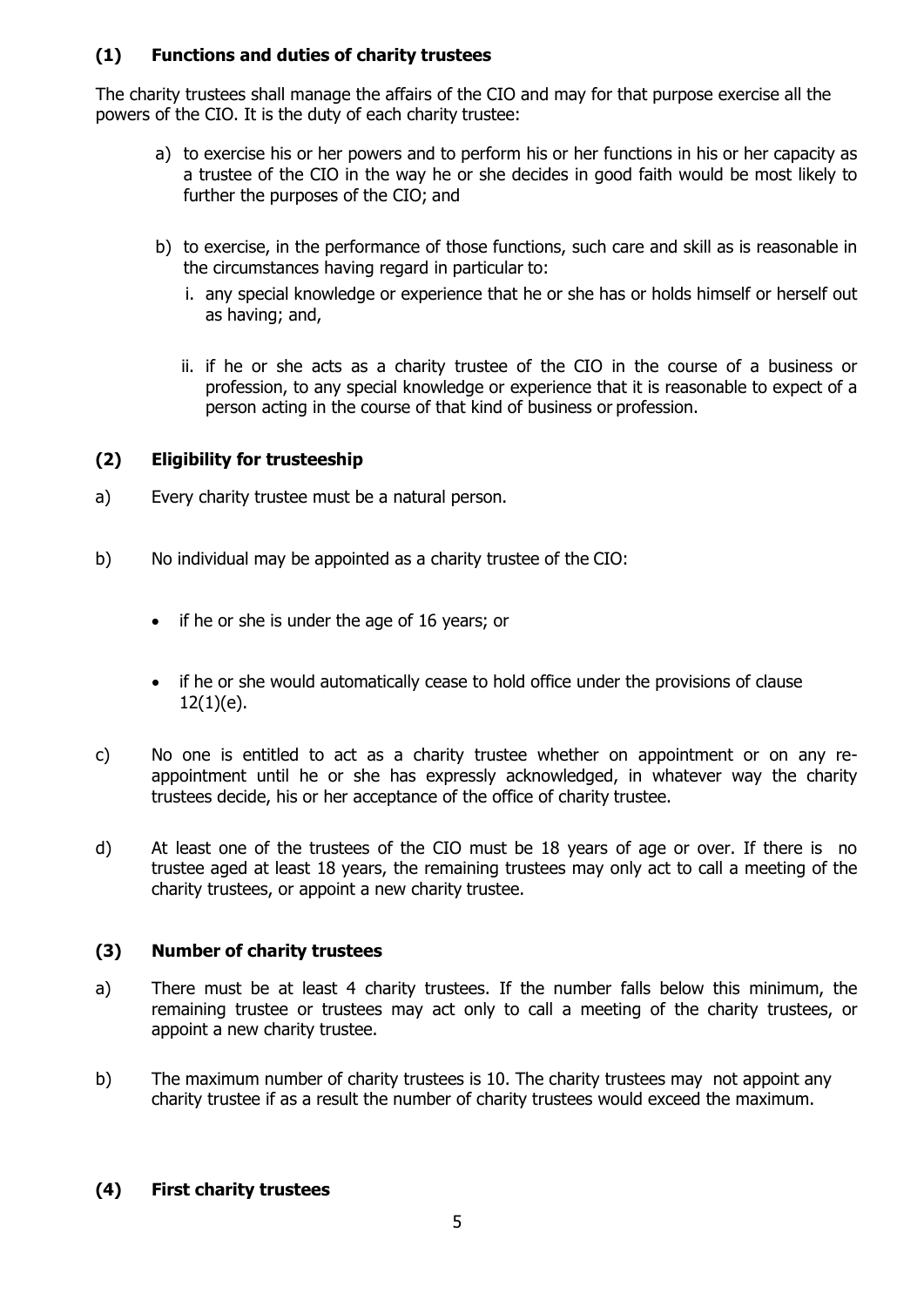The first charity trustees are as follows, and are appointed for the following Terms: -

| Dr David Arthur Heath         | for 4 years |
|-------------------------------|-------------|
| Peter Robert Sheridan         | for 3 years |
| John Nicholas Ellis           | for 2 years |
| Christopher John Parker       | for 4 years |
| Michael St Louis Romaine      | for 3 years |
| David Patrick Stebbing Beadel | for 2 years |

### **10. Appointment of charity trustees**

- (1) Apart from the first charity trustees, every trustee must be appointed for a term of three years by a resolution passed at a properly convened meeting of the charity trustees.
- (2) In selecting individuals for appointment as charity trustees, the charity trustees must have regard to the skills, knowledge and experience needed for the effective administration of the CIO.

### **11. Information for new charity trustees**

The charity trustees will make available to each new charity trustee, on or before his or her first appointment:

- a) a copy of the current version of this constitution; and
- b) a copy of the CIO's Latest Trustees' Annual Report and statement of accounts.

#### **12. Retirement and removal of charity trustees**

- (1) A charity trustee ceases to hold office if he or she:
	- a) retires by notifying the CIO in writing (but only if enough charity trustees will remain in office when the notice of resignation takes effect to form a quorum for meetings);
	- b) is absent without the permission of the charity trustees from all their meetings held within a period of six months and the trustees resolve that his or her office be vacated;
	- c) dies;
	- d) becomes incapable by reason of mental disorder, illness or injury of managing and administering his or her own affairs; or
	- e) is disqualified from acting as a charity trustee by virtue of sections 178-180 of the Charities Act 2011 (or any statutory re-enactment or modification of that provision).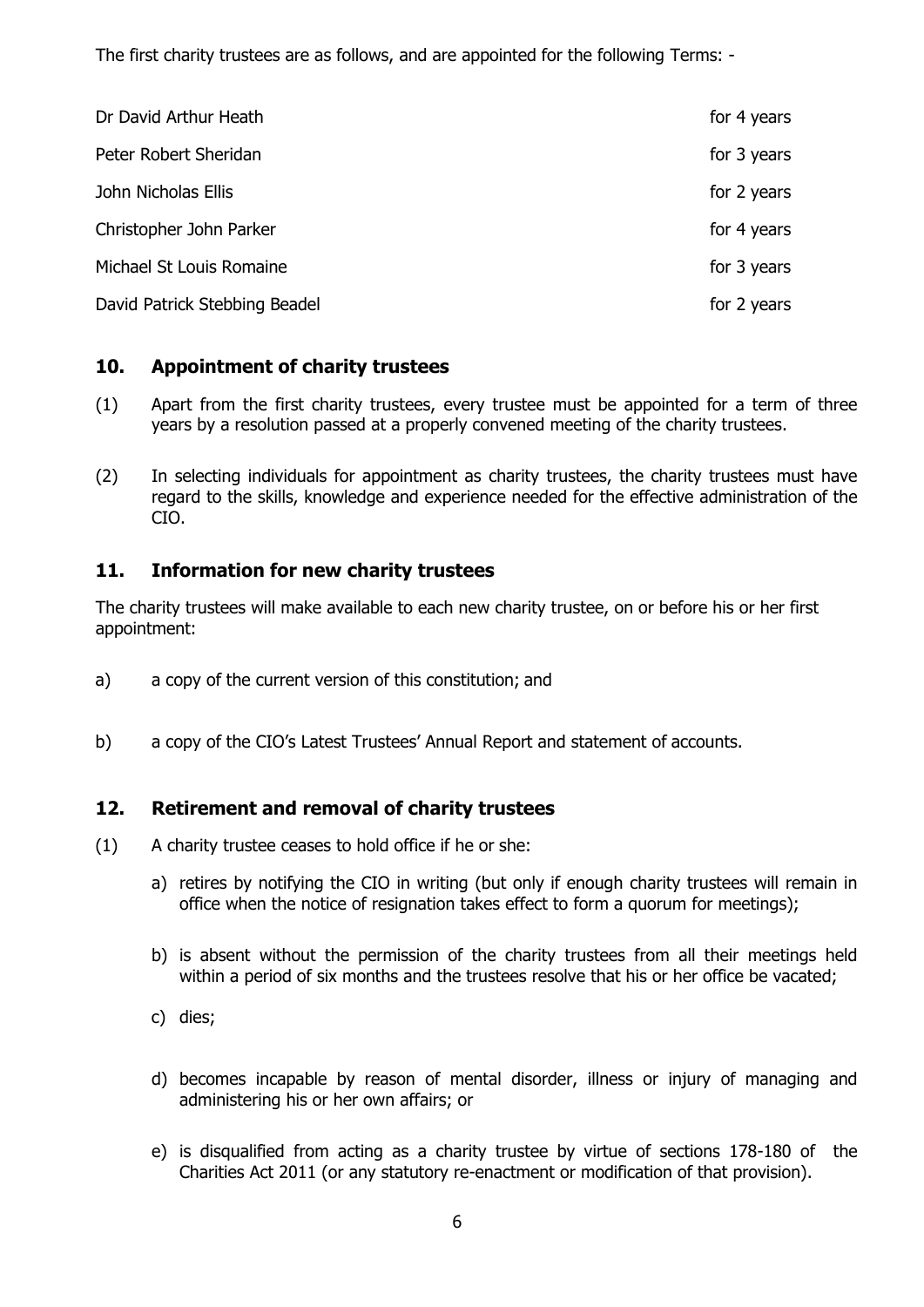- (2) Any person retiring as a charity trustee is eligible for reappointment.
- (3) A charity trustee who has served for three consecutive terms may not be reappointed for a fourth consecutive term.

# **13. Taking of decisions by charity trustees**

Any decision may be taken either:

- at a meeting of the charity trustees; or
- by resolution in writing or electronic form agreed by all of the charity trustees, which may comprise either a single document or several documents containing the text of the resolution in like form to each of which one or more charity trustees has signified their agreement.

## **14. Delegation by charity trustees**

(1) The charity trustees may delegate any of their powers or functions to a committee or committees, and, if they do, they shall determine the terms and conditions on which the delegation is made. The charity trustees may at any time alter those terms and conditions or revoke the delegation.

(2) This power is in addition to the power of delegation in the **General Regulations** and any other power of delegation available to the charity trustees, but is subject to the following requirements:

- a) a committee may consist of 2 or more persons, but at least ONE Member of each committee must be a charity trustee.
- b) the acts and proceedings of any committee must be brought to the attention of the charity trustees as a whole as soon as is reasonably practicable; and
- c) the charity trustees shall from time to time review the arrangements which they have made for the delegation of their powers.

#### **15. Meetings of charity trustees**

#### **(1) Calling meetings**

- a) Any charity trustee may call a meeting of the charity trustees.
- b) Subject to that, the charity trustees shall decide how their meetings are to be called, and what notice is required.

#### **(2) Chairing of meetings**

The charity trustees may appoint one of their number to chair their meetings for a term (renewable once only) of not more than 3 years but may at any time revoke such appointment. If no-one has been so appointed, or if the person appointed is unwilling to preside or is not present within 10 minutes after the time of the meeting, the charity trustees present may appoint one of their number to chair that meeting.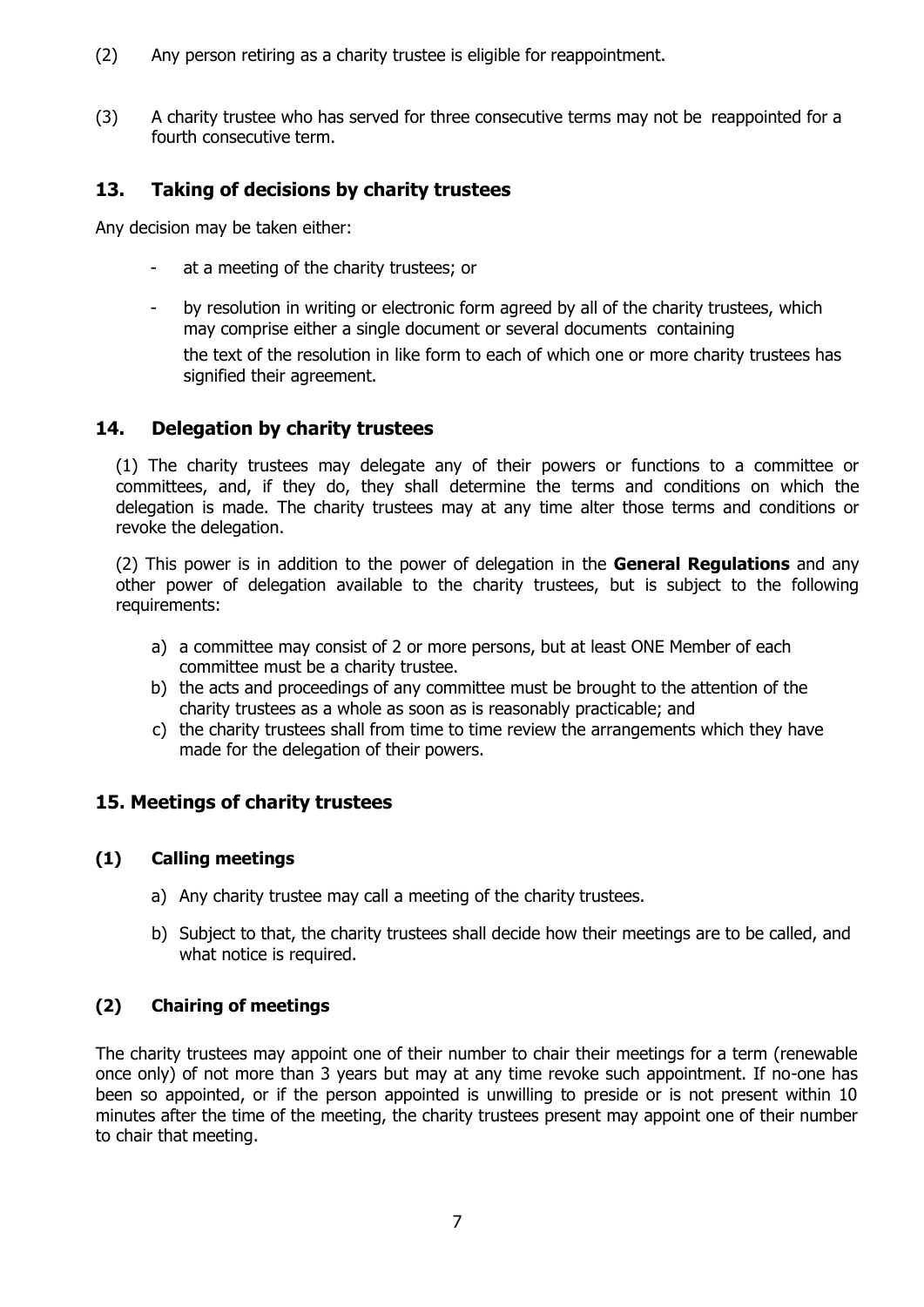#### **(3) Procedure at meetings**

- a) No decision shall be taken at a meeting unless a quorum is present at the time when the decision is taken. The quorum is three charity trustees, or such larger number as the charity trustees may decide from time to time. A charity trustee shall not be counted in the quorum present when any decision is made about a matter upon which he or she is not entitled to vote.
- b) Questions arising at a meeting shall be decided by a majority of those eligible to vote.
- c) In the case of an equality of votes, the person who chairs the meeting shall have a second or casting vote.

#### **(4) Participation in meetings by electronic means**

- a) A meeting may be held by suitable electronic means agreed by the charity trustees in which each participant may communicate with all the other participants.
- b) Any charity trustee participating at a meeting by suitable electronic means agreed by the charity trustees in which a participant or participants may communicate with all the other participants shall qualify as being present at the meeting.
- c) Meetings held by electronic means must comply with rules for meetings, including chairing and the taking of minutes.

#### **16. Membership of the CIO**

- (1) The members of the CIO shall be its charity trustees for the time being. The only persons eligible to be members of the CIO are its charity trustees. Membership of the CIO cannot be transferred to anyone else.
- (2) Any member and charity trustee who ceases to be a charity trustee automatically ceases to be a member of the CIO.

## **17. Informal or associate (non-voting) membership**

- (1) The charity trustees may create associate or other classes of non-voting membership, and may determine the rights and obligations of any such members (including payment of membership fees), and the conditions for admission to, and termination of membership of any such class of members.
- (2) Other references in this constitution to "members" and "membership" do not apply to nonvoting members, and non-voting members do not qualify as members for any purpose under the Charities Acts, General Regulations or **Dissolution Regulations**.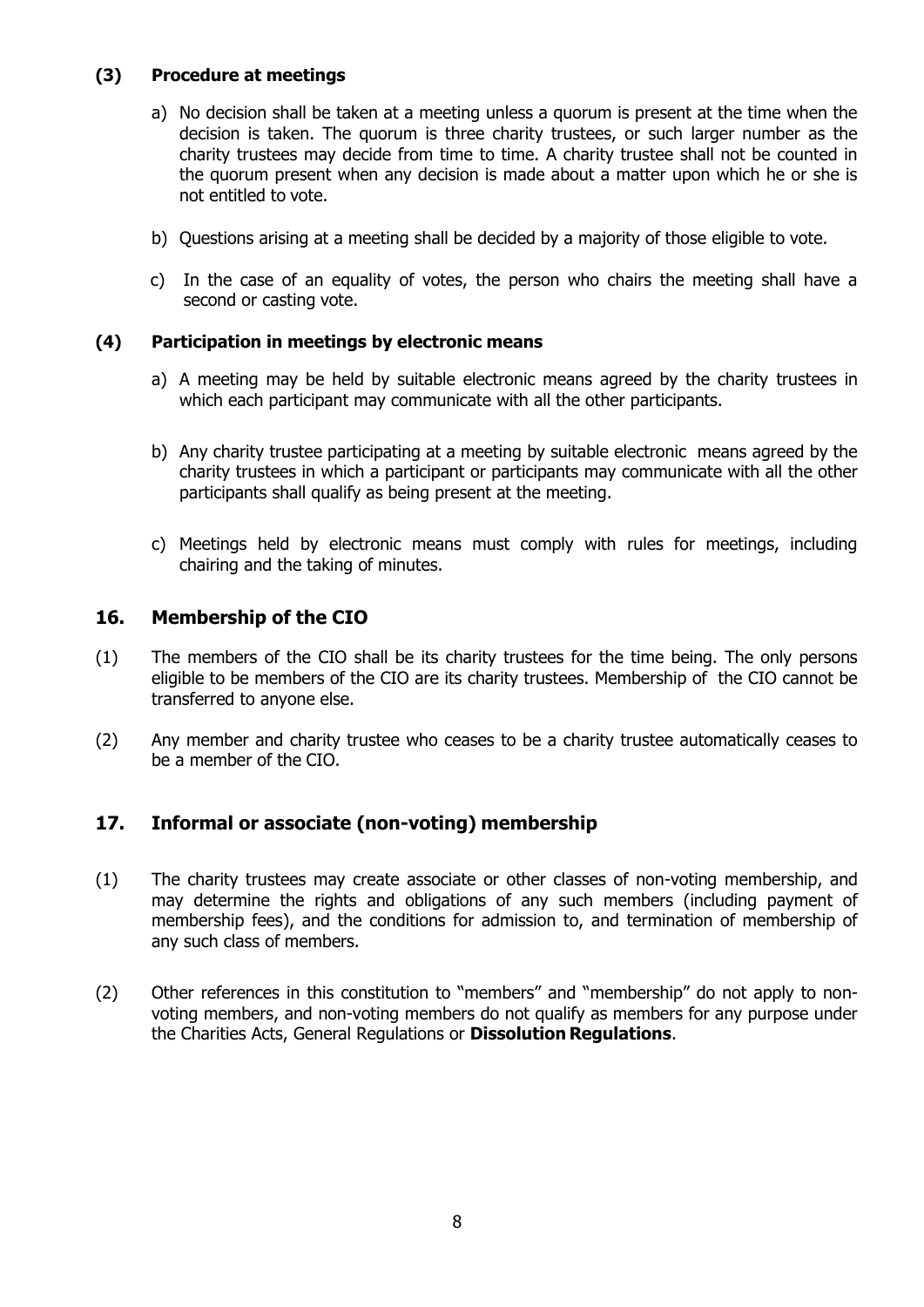# **18. Decisions which must be made by the members of the CIO**

- (1) Any decision to:
	- a) amend the constitution of the CIO;
	- b) amalgamate the CIO with, or transfer its undertaking to, one or more other CIOs, in accordance with the Charities Act 2011; or
	- c) wind up or dissolve the CIO (including transferring its business to any other charity)

must be made by a resolution of the members of the CIO (rather than a resolution of the charity trustees).

- (2) Decision of the members may be made either:
	- a) by resolution at a general meeting; or
	- b) by resolution in writing, in accordance with sub-clause (4) of this clause.
- (3) Any decision specified in sub-clause (1) of this clause must be made in accordance with the provisions of clause 28 (amendment of constitution), clause 29 (voluntary winding up or dissolution), or the provisions of the Charities Act 2011, the General Regulations or the Dissolution Regulations as applicable. Those provisions require the resolution to be agreed by a 75% majority of those members voting at a general meeting, or agreed by all members in writing.
- (4) Except where a resolution in writing must be agreed by all the members, such a resolution may be agreed by a simple majority of all the members who are entitled to vote on it. Such a resolution shall be effective provided that:
	- a) a copy of the proposed resolution has been sent to all the members eligible to vote; and
	- b) the required majority of members has signified its agreement to the resolution in a document or documents which are received at the principal office within the period of 28 days beginning with the circulation date. The document signifying a member's agreement must be authenticated by their signature, by a statement of their identity accompanying the document, or in such other manner as the CIO has specified.
- (5) A resolution in writing may comprise several copies to which one or more members has signified their agreement. Eligibility to vote on the resolution is limited to members who are members of the CIO on the date when the proposal is first circulated.

## **19. General meetings of members**

#### **(1) Calling of general meetings of members**

The charity trustees may designate any of their meetings as a general meeting of the members of the CIO. The purpose of such a meeting is to discharge any business which must by law be discharged by a resolution of the members of the CIO as specified in clause 18 (Decisions which must be made by the members of the CIO).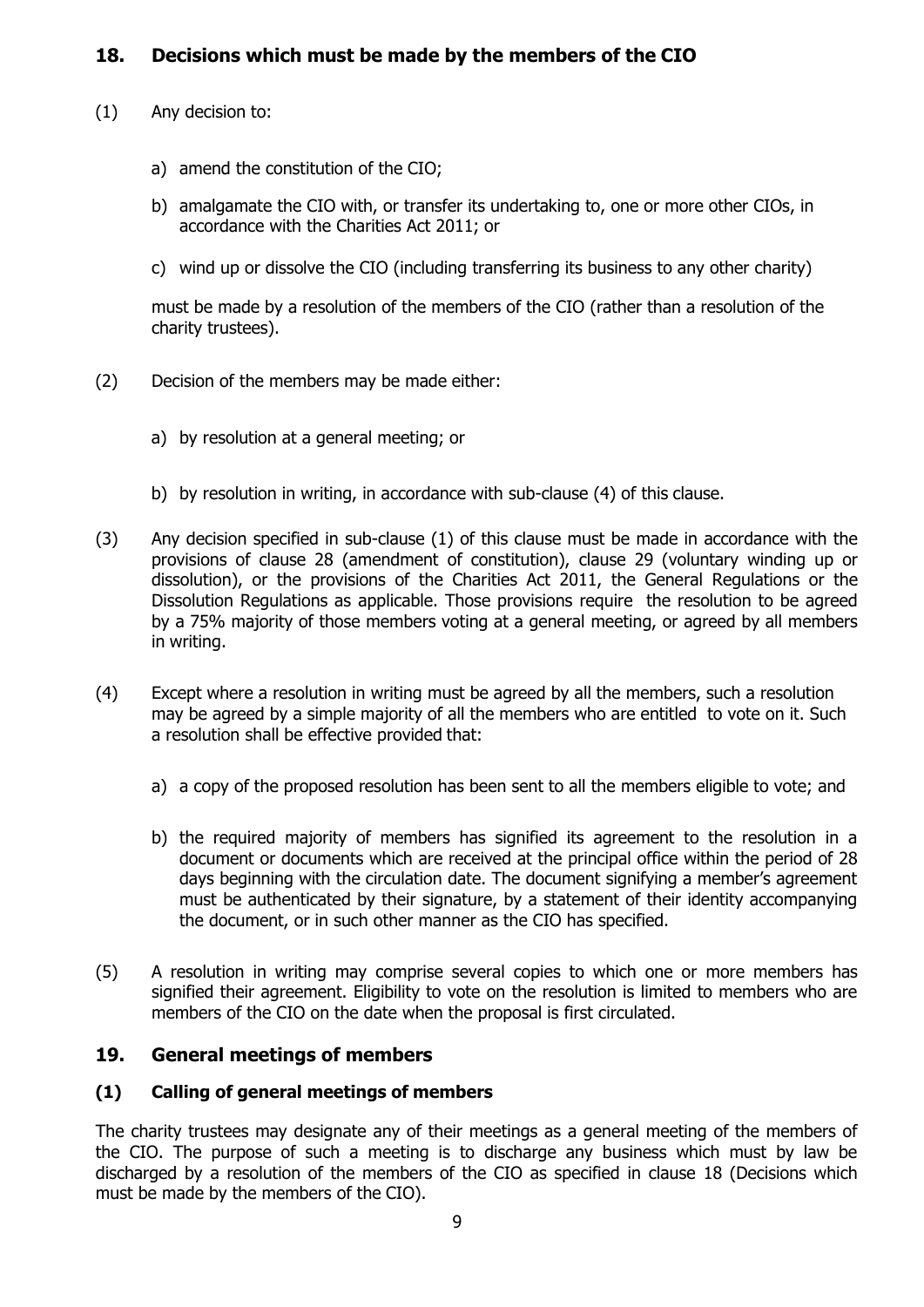#### **(2) Notice of general meetings of members**

- a) The minimum period of notice required to hold a general meeting of the members of the CIO is 14 days.
- b) Except where a specified period of notice is strictly required by another clause in this constitution, by the Charities Act 2011 or by the General Regulations, a general meeting may be called by shorter notice if it is so agreed by a majority of the members of the CIO.
- c) Proof that an envelope containing a notice was properly addressed, prepaid and posted; or that an electronic form of notice was properly addressed and sent, shall be conclusive evidence that the notice was given. Notice shall be deemed to be given 48 hours after it was posted or sent.

#### **(3) Procedure at general meetings of members**

The provisions in clause 15 (2)-(4) governing the chairing of meetings, procedure at meetings and participation in meetings by electronic means apply to any general meeting of the members, with all references to trustees to be taken as references to members.

#### **(4) Postal voting**

- a) The CIO may, if the charity trustees so decide, allow the members to vote by post or electronic mail ("email") to elect charity trustees or to make a decision on any matter that is being decided at a general meeting of the members.
- b) The charity trustees must appoint at least two persons independent of the CIO to serve as scrutineers to supervise the conduct of the postal/email ballot and the counting of votes.
- c) If postal and/or email voting is to be allowed on a matter, the CIO must send to members of the CIO not less than 21 days before the deadline for receipt of votes cast in this way:
	- i. a notice by email, if the member has agreed to receive notices in this way under clause 22 (Use of electronic communication), including an explanation of the purpose of the vote and the voting procedure to be followed by the member, and a voting form capable of being returned by email or post to the CIO, containing details of the resolution being put to a vote, or of the candidates for election, as applicable;
	- ii. a notice by post to all other members, including a written explanation of the purpose of the postal vote and the voting procedure to be followed by the member; and a postal voting form containing details of the resolution being put to a vote, or of the candidates for election, as applicable.
- the member's name and signature, and nothing else, on the outside, inside another d) The voting procedure must require all forms returned by post to be in an envelope with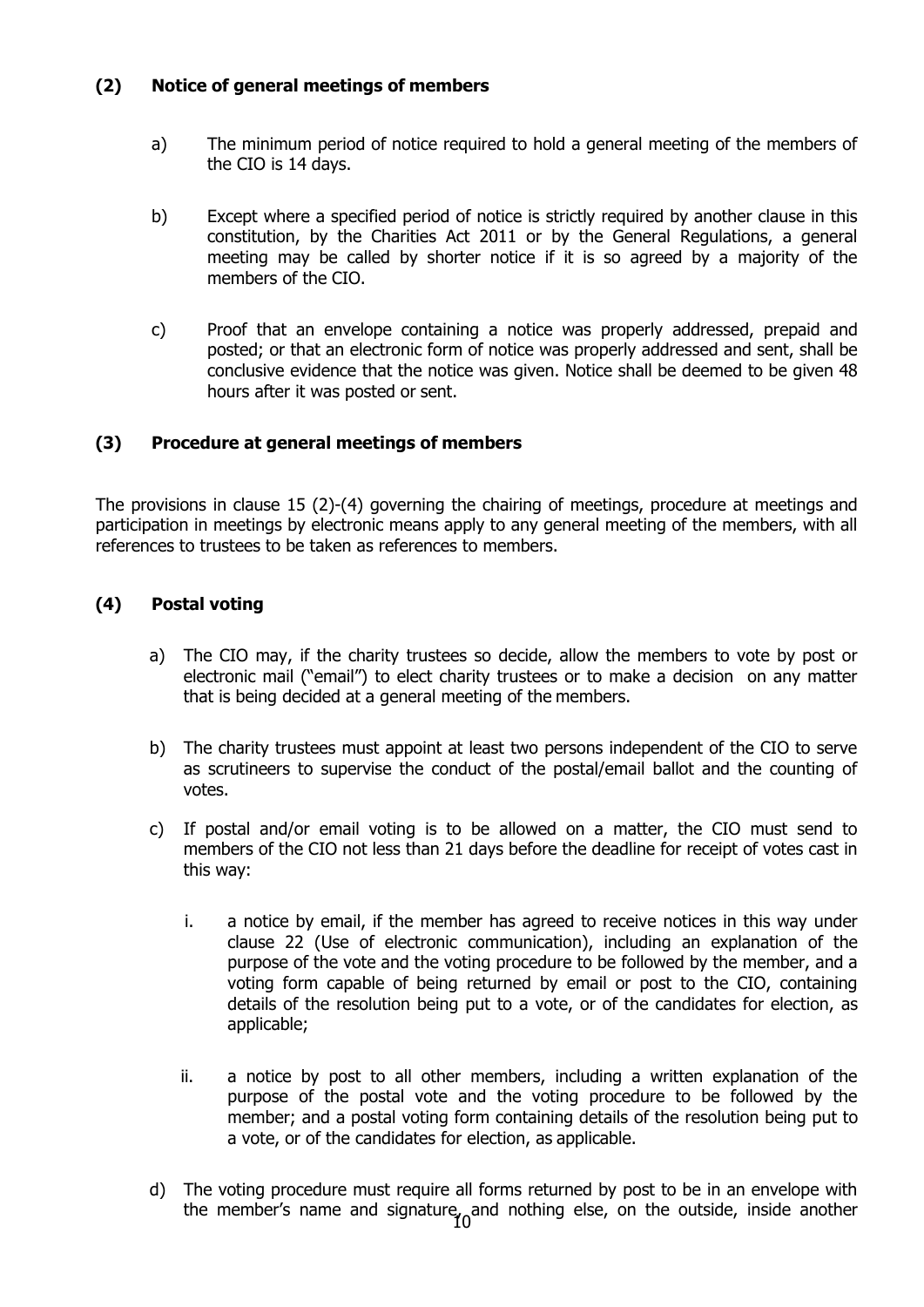envelope addressed to 'The Scrutineers for Broadhempston Village Hall and Playing Field Trust Charitable Incorporated Organisation', at the CIO's principal office or such other postal address as is specified in the voting procedure.

- e) The voting procedure for votes cast by email must require the member's name to be at the top of the email, and the email must be authenticated in the manner specified in the voting procedure.
- f) Email votes must be returned to an email address used only for this purpose and must be accessed only by a scrutineer.
- g) The voting procedure must specify the closing date and time for receipt of votes, and must state that any votes received after the closing date or not complying with the voting procedure will be invalid and not be counted.
- h) The scrutineers must make a list of names of members casting valid votes, and a separate list of members casting votes which were invalid. These lists must be provided to a charity trustee or other person overseeing admission to, and voting at, the general meeting. A member who has cast a valid postal or email vote must not vote at the meeting, and must not be counted in the quorum for any part of the meeting on which he, she or it has already cast a valid vote. A member who has cast an invalid vote by post or email is allowed to vote at the meeting and counts towards the quorum.
- i) For postal votes, the scrutineers must retain the internal envelopes (with the member's name and signature). For email votes, the scrutineers must cut off and retain any part of the email that includes the member's name. In each case, a scrutineer must record on this evidence of the member's name that the vote has been counted, or if the vote has been declared invalid, the reason for such declaration.
- j) Votes cast by post or email must be counted by all the scrutineers before the meeting at which the vote is to be taken. The scrutineers must provide to the person chairing the meeting written confirmation of the number of valid votes received by post and email and the number of votes received which were invalid.
- k) The scrutineers must not disclose the result of the postal/email ballot until after votes taken by hand or by **poll** at the meeting, or by poll after the meeting, have been counted. Only at this point shall the scrutineers declare the result of the valid votes received, and these votes shall be included in the declaration of the result of the vote.
- l) Following the final declaration of the result of the vote, the scrutineers must provide to a charity trustee or other authorised person bundles containing the evidence of members submitting valid postal votes; evidence of members submitting valid email votes; evidence of invalid votes; the valid votes; and the invalid votes.
- m) Any dispute about the conduct of a postal or email ballot must be referred initially to a panel set up by the charity trustees, to consist of two trustees and two persons independent of the CIO. If the dispute cannot be satisfactorily resolved by the panel, it must be referred to the Electoral Reform Society.

#### **20. Saving provisions**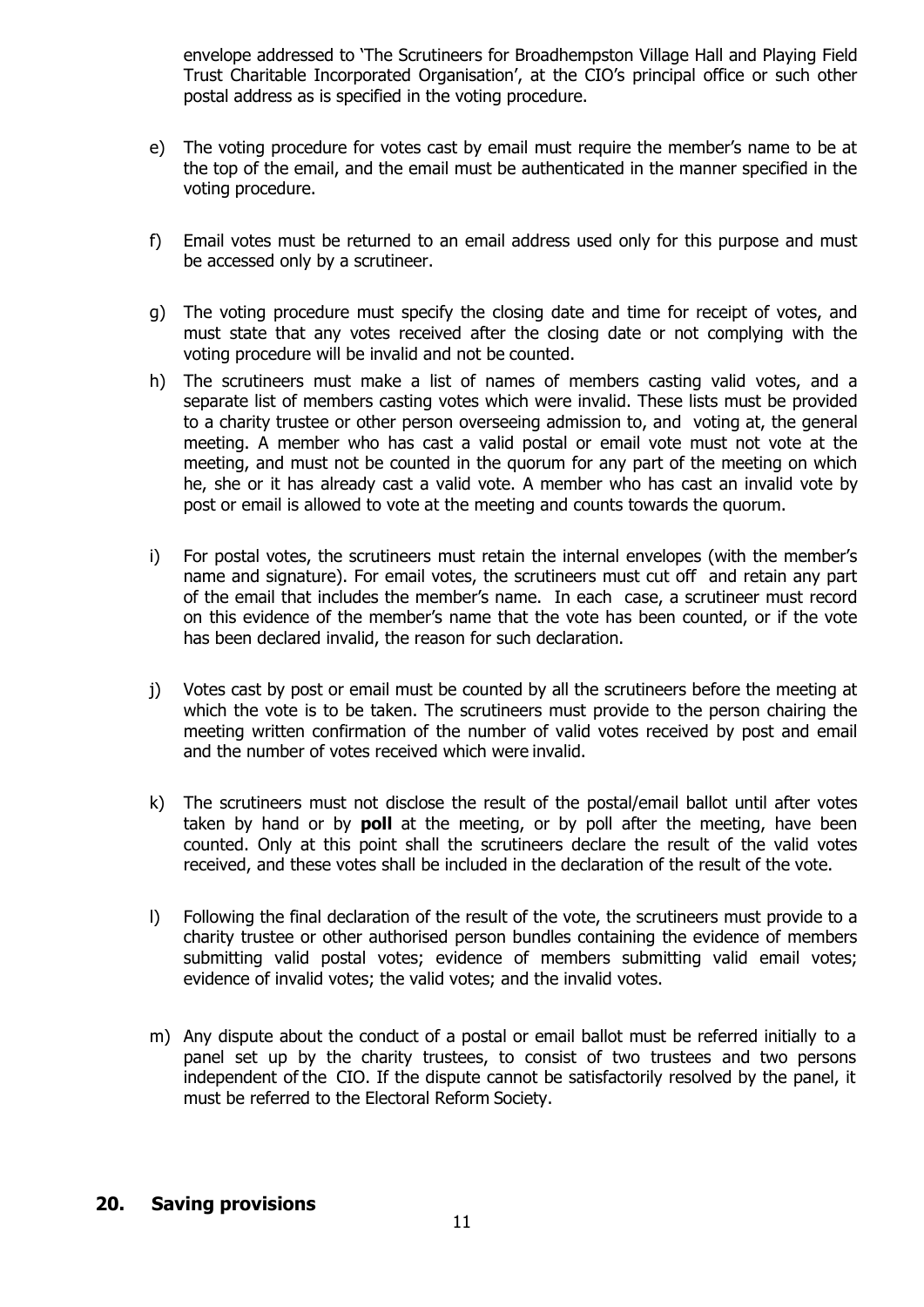- (1) Subject to sub-clause (2) of this clause, all decisions of the charity trustees, or of a committee of charity trustees, shall be valid notwithstanding the participation in any vote of a charity trustee:
	- who was disqualified from holding office.
	- who had previously retired or who had been obliged by the constitution to vacate office.

- who was not entitled to vote on the matter, whether by reason of a conflict of interest or otherwise.

if, without the vote of that charity trustee and that charity trustee being counted in the quorum, the decision has been made by a majority of the charity trustees at a quorate meeting.

(2) Sub-clause (1) of this clause does not permit a charity trustee to keep any benefit that may be conferred upon him or her by a resolution of the charity trustees or of a committee of charity trustees if, but for sub-clause (1), the resolution would have been void, or if the charity trustee has not complied with clause 7 (Conflicts of interest).

### **21. Execution of documents**

- (1) The CIO shall execute documents either by signature or by affixing its seal (if it has one)
- (2) A document is validly executed by signature if it is signed by at least two of the charity trustees.
- (3) If the CIO has a seal:
	- a) it must comply with the provisions of the General Regulations; and
	- b) the seal must only be used by the authority of the charity trustees or of a committee of charity trustees duly authorised by the charity trustees. The charity trustees may determine who shall sign any document to which the seal is affixed and unless otherwise so determined it shall be signed by two charity trustees.

## **22. Use of electronic communications**

#### **(1) General**

The CIO will comply with the requirements of the **Communications Provisions** in the General Regulations and in particular: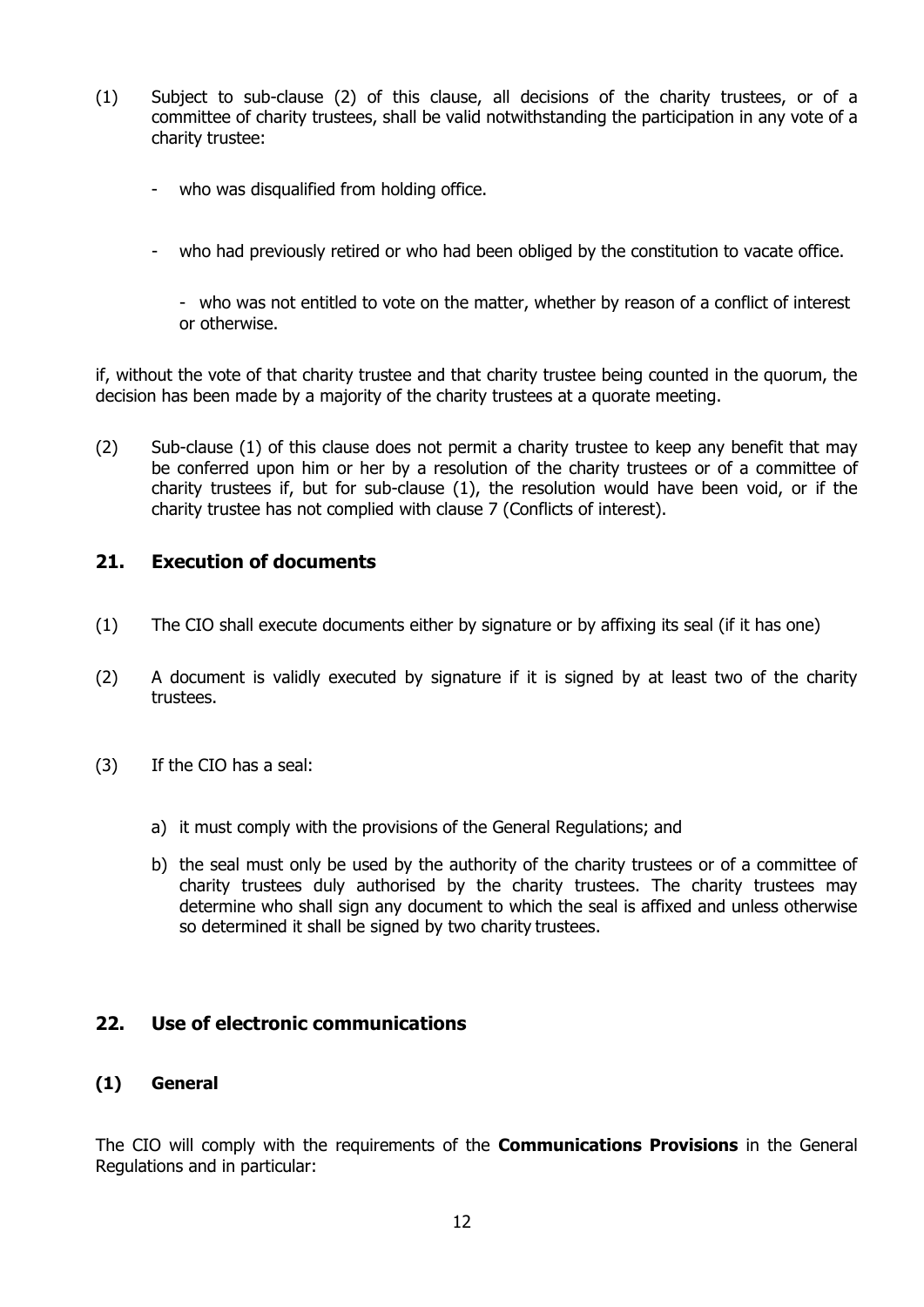- a) the requirement to provide within 21 days to any member on request a hard copy of any document or information sent to the member otherwise than in hard copy form;
- b) any requirements to provide information to the Commission in a particular form or manner.

## **(2) To the CIO**

Any member or charity trustee of the CIO may communicate electronically with the CIO to an address specified by the CIO for the purpose, so long as the communication is authenticated in a manner which is satisfactory to the CIO.

#### **(3) By the CIO**

- a) Any member or charity trustee of the CIO, by providing the CIO with his or her email address or similar, is taken to have agreed to receive communications from the CIO in electronic form at that address, unless the member has indicated to the CIO his or her unwillingness to receive such communications in that form.
- b) The charity trustees may, subject to compliance with any legal requirements, by means of publication on its website:
	- i. provide the members with the notice referred to in clause 11(3) (Notice of general meetings);
	- ii. give charity trustees notice of their meetings in accordance with Clause 19(1) (Calling meetings); and
	- iii. submit any proposal to the members or charity trustees for decision by written resolution or postal vote in accordance with the CIO's powers under clause 18 (Members' decisions), or 18(4) (Decisions taken by resolution in writing), or clause 19(4) (Postal voting).
- c) The charity trustees must
	- i. take reasonable steps to ensure that members and charity trustees are promptly notified of the publication of any such notice or proposal; and
	- ii. send any such notice or proposal in hard copy form to any member or charity trustee who has not consented to receive communications in electronic form.

#### **23. Keeping of Registers**

The CIO must comply with its obligations under the General Regulations in relation to the keeping of, and provision of access to, a (combined) register of its members and charity trustees.

#### **24. Minutes**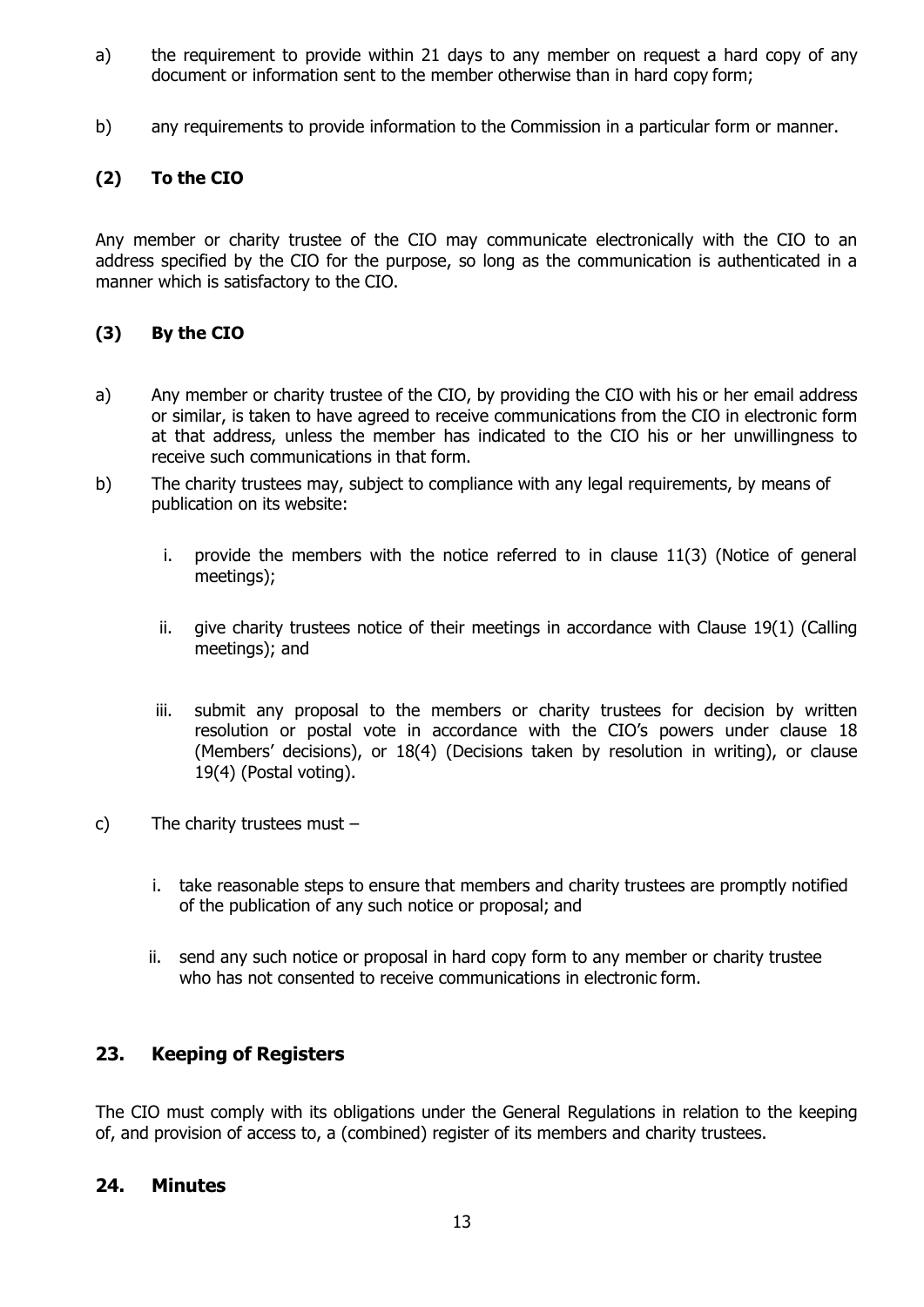The charity trustees must keep minutes of all:

- (1) appointments of officers made by the charity trustees;
- (2) proceedings at general meetings of the CIO;
- (3) meetings of the charity trustees and committees of charity trustees including:
	- the names of the trustees present at the meeting;
	- the decisions made at the meetings; and
	- where appropriate, the reasons for the decisions;
- (4) decisions made by the charity trustees otherwise than in meetings.

## **25. Accounting records, accounts, annual reports and returns, register maintenance**

- (1) The charity trustees must comply with the requirements of the Charities Act 2011 with regard to the keeping of accounting records, to the preparation and scrutiny of statements of account, and to the preparation of annual reports and returns. The statements of account, reports and returns must be sent to the Charity Commission, regardless of the income of the CIO, within 10 months of the financial year end.
- (2) The charity trustees must comply with their obligation to inform the Commission within 28 days of any change in the particulars of the CIO entered on the Central Register of Charities.
- (3)

## **26. Rules**

The charity trustees may from time to time make such reasonable and proper rules or byelaws as they may deem necessary or expedient for the proper conduct and management of the CIO, but such rules or byelaws must not be inconsistent with any provision of this constitution. Copies of any such rules of bye laws currently in force must be made available to any member of the CIO on request.

# **27. Disputes**

If a dispute arises between members of the CIO about the validity or propriety of anything done by the members under this constitution, and the dispute cannot be resolved by agreement, the parties to the dispute must first try in good faith to settle the dispute by mediation before resorting to litigation.

## **28. Amendment of constitution**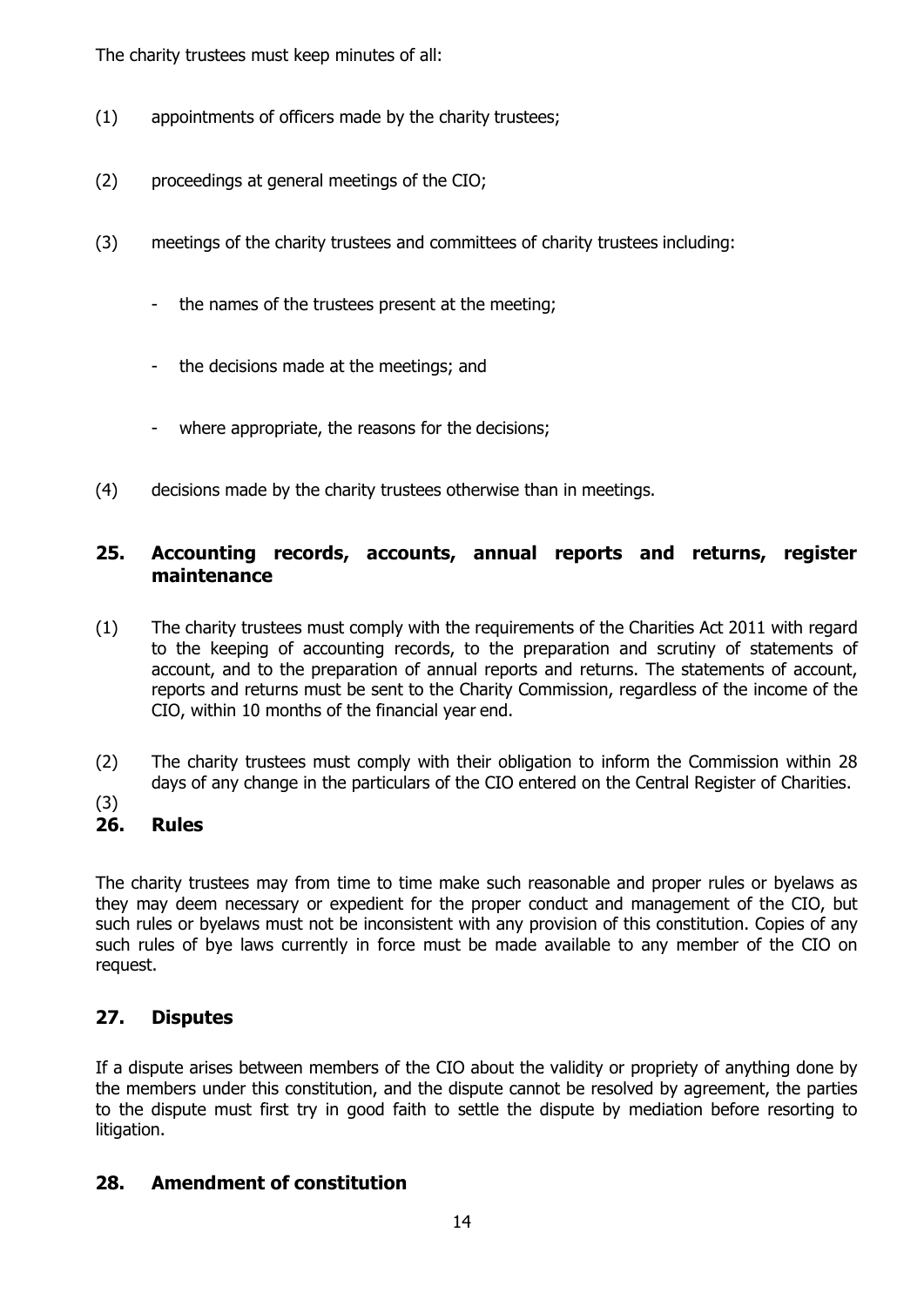- (1) This constitution can only be amended:
	- a) by resolution agreed in writing by all members of the CIO; or
	- b) by a resolution passed by a 75% majority of those voting at a general meeting of the members of the CIO called in accordance with clause 18 (General meetings of members).
- (2) Any alteration of clause 3 (Objects), clause 29 (Voluntary winding up or dissolution), this clause, or of any provision where the alteration would provide authorisation for any benefit to be obtained by charity trustees or members of the CIO or persons connected with them, requires the prior written consent of the Charity Commission.
- (3) No amendment that is inconsistent with the provisions of the Charities Act 2011 or the General Regulations shall be valid.
- (4) A copy of every resolution amending the constitution, together with a copy of the CIO's constitution as amended must be sent to the Commission within 15 days from the date of passing of the resolution, and the amendment does not take effect until it has been recorded in the Register of Charities.

#### **29. Voluntary winding up or dissolution**

- (1) As provided by the Dissolution Regulations, the CIO may be dissolved by resolution of its members. Any decision by the members to wind up or dissolve the CIO can only be made:
	- a) at a general meeting of the members of the CIO called in accordance with clause 19 (General meetings of members), of which not less than 14 days' notice has been given to those eligible to attend and vote:
		- i. by a resolution passed by a 75% majority of those voting, or
		- ii. by a resolution passed by decision taken without a vote and without any expression of dissent in response to the question put to the general meeting; or
	- b) by a resolution agreed in writing by all members of the CIO.
- (2) Subject to the payment of all the CIO's debts:
	- a) Any resolution for the winding up of the CIO, or for the dissolution of the CIO without winding up, may contain a provision directing how any remaining assets of the CIO shall be applied.
	- b) If the resolution does not contain such a provision, the charity trustees must decide how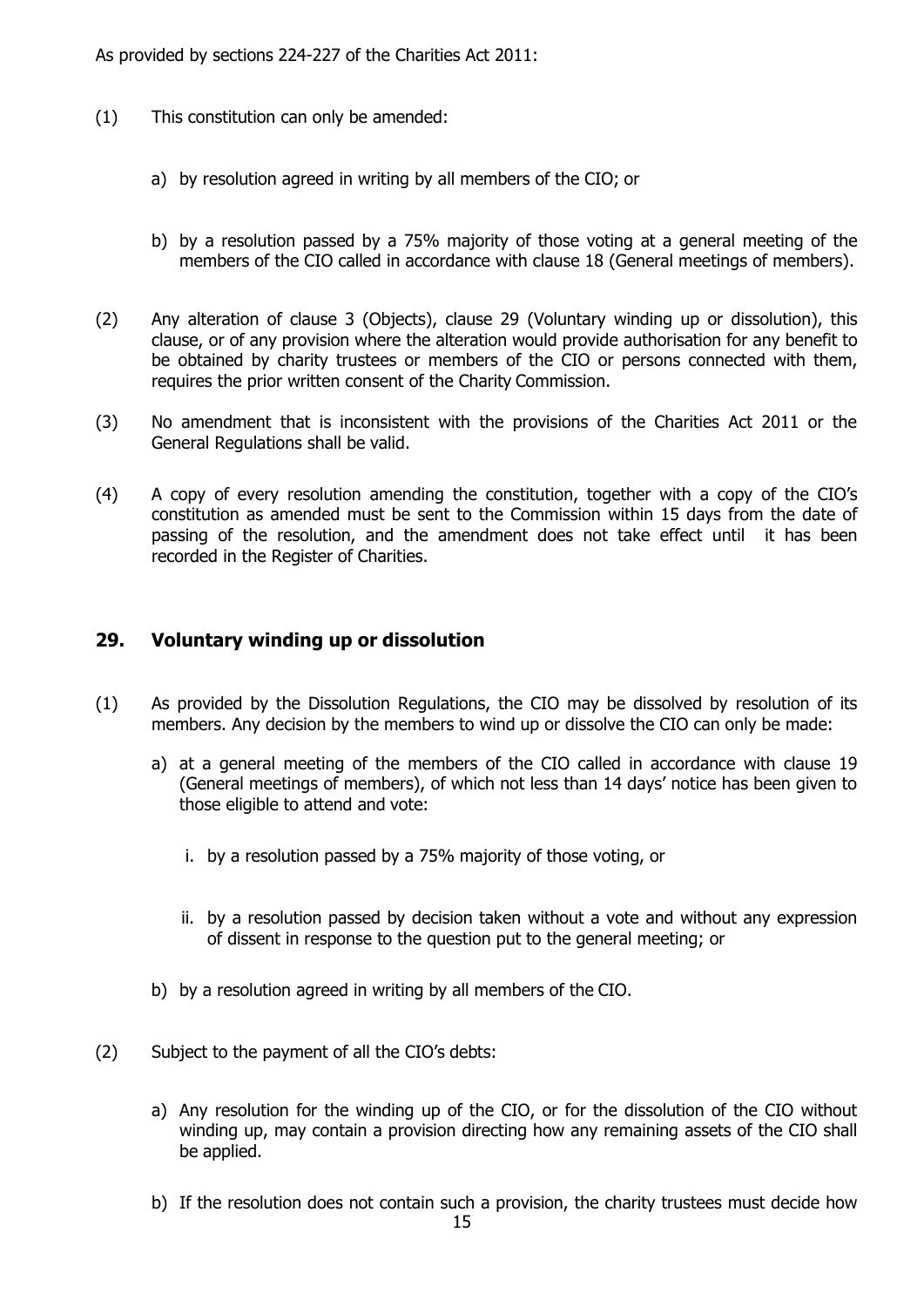any remaining assets of the CIO shall be applied.

- c) In either case the remaining assets must be applied for charitable purposes the same as or similar to those of the CIO.
- (3) The CIO must observe the requirements of the Dissolution Regulations in applying to the Commission for the CIO to be removed from the Register of Charities, and in particular:
	- a) the charity trustees must send with their application to the Commission:
		- i. a copy of the resolution passed by the members of the CIO;
		- ii. a declaration by the charity trustees that any debts and other liabilities of the CIO have been settled or otherwise provided for in full; and
		- iii. a statement by the charity trustees setting out the way in which any property of the CIO has been or is to be applied prior to its dissolution in accordance with this constitution;
	- b) the charity trustees must ensure that a copy of the application is sent within seven days to every member and employee of the CIO, and to any charity trustee of the CIO who was not privy to the application.
- (4) If the CIO is to be wound up or dissolved in any other circumstances, the provisions of the Dissolution Regulations must be followed.

# **30. Interpretation**

In this constitution:

"**area of benefit**" means the Parish of Broadhempston, Devon and the surrounding neighbourhood.

#### "**connected person**" means:

- a) a child, parent, grandchild, grandparent, brother or sister of the charity trustee;
- b) the spouse or civil partner of the charity trustee or of any person falling within sub- clause (a) above.
- c) a person carrying on business in partnership with the charity trustee or with any person falling within sub-clause (a) or (b) above.
- d) an institution which is controlled
	- i. by the charity trustee or any connected person falling within sub-clause (a), (b), or (c)